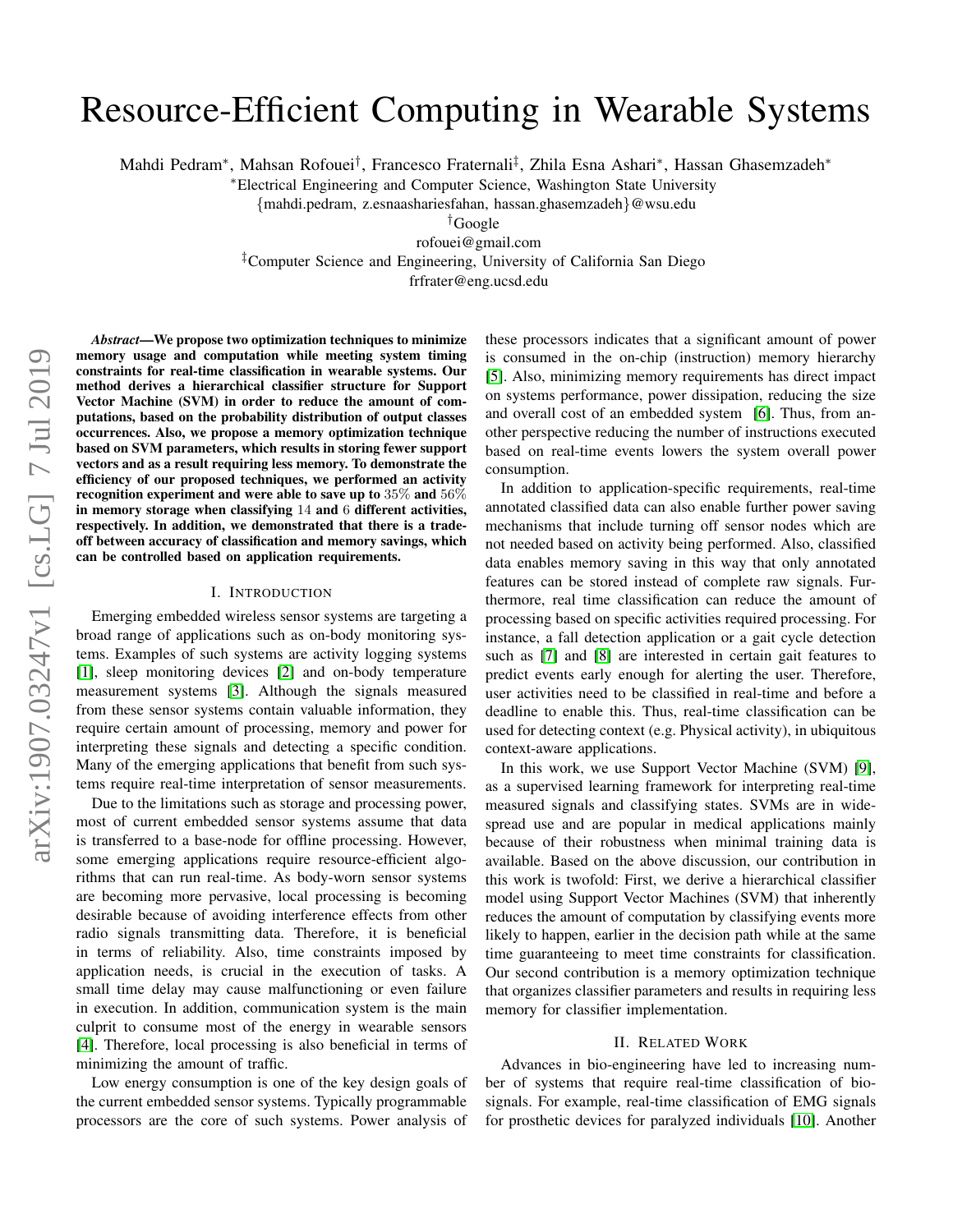example is real-time classification of ECG data for detecting heart rhythm irregularities [\[11\]](#page-5-10). Other systems are ones that classify different states of the body by monitoring various physiological measurements with applications to fall detection, energy expenditure calculations and etc. [\[1\]](#page-5-0).

One of the limitations of on-line classification on nodes is memory requirements. In order to reduce energy consumption of the memory subsystem in embedded systems, researchers have investigated the ways to decrease the energy needed for both instruction and data memory. For decreasing instruction memory energy, several approaches have been suggested including reducing memory access count [\[12\]](#page-5-11) and reducing bus activity [\[13\]](#page-5-12). The work in [\[12\]](#page-5-11) applies instruction compression to reduce memory access count. Several approaches have also been suggested for reducing data memory energy, including loop transformation and data layout optimization [\[6\]](#page-5-5).

In this work, we use Support Vector Machine (SVM) [\[9\]](#page-5-8) to perform activity recognition. The SVM classifier approach is a popular choice specifically in activity recognition [\[14\]](#page-5-13), [\[15\]](#page-5-14). The work in [\[14\]](#page-5-13) presents an SVM-based classification approach that achieves 98% average accuracy for classifying six different postures and activities. A multimodal physical activity recognition system is developed in [\[15\]](#page-5-14) by fusing both ambulatory Electrocardiogram (ECG) and accelerometer information together to reach a classification accuracy of 97.3%.

There has been several attempts to enable real-time classification using SVMs on embedded systems [\[16\]](#page-5-15), [\[17\]](#page-5-16). [\[16\]](#page-5-15) focuses on proposing new a approach for implementing SVM on digital architectures such as FPGAs. Lee, et. al. [\[18\]](#page-5-17) present a formulation for kernel function of a SVM classifier. Their proposed changes result in reductions in the amount of realtime computations required for classification. However the changes in [\[18\]](#page-5-17) only apply to kernel functions employing polynomial transformations.

As mentioned in [\[18\]](#page-5-17), the SVM model can be derived offlineand thus, the energy for its training is not of primary concern. Therefore, the main concern, which is the focus of this manuscript, is optimizing the real-time classification process by preparing a set of memory-optimized support vectors off-line and use them in real-time classification.

# III. PROBLEM STATEMENT

In this section we propose the problem of constructing our classification model based on SVM. The classifier's type and configuration are determined using the constraints of the realtime systems, such as time and power limitations. In addition, we formulate the problem of storage minimization on the basis of the designed classification architecture and prove the complexity of the problem.

## *A. Classification Model*

In this manuscript, we have selected a variation of SVM, that is Hierarchical classifier. SVM is primarily designed for binary classification problems. However, in order to classify multi-class problems, new structures are required. Generally, multi-class classification problems are decomposed into many binary class problems arranged in a structure called Hierarchical Classifiers.

In the hierarchical classification approach, multiple classifiers are constructed at different levels. First off, an activity is classified at the top level and it is classified to one or more lower levels. This process continues until all activities have been classified. The structure of the hierarchical classifier can be constructed in various ways and one of the most basic ones is using tree structure. A specific form of a tree structure classifier is the Binary Hierarchical Classifier (BHC) described in [\[19\]](#page-5-18). Another known structure is a Directed Acyclic Graph (DAG) structure in which a node can have more than one parent, as opposed to tree structure. Based on these two generic structures, more specific structures have been built and discussed, such as one-against-all [\[20\]](#page-5-19), and one-againstone [\[21\]](#page-5-20) classifiers. In both of these structures leaf nodes represent activities, while internal nodes represent classifiers. Therefore, based on this definition, an n-class classifier has  $n$ leaves. [\[22\]](#page-5-21) describes an example of the DAG structure SVM classifier.

There are different ways of constructing a BHC or a DAG classifier for a n-class classification problem. For example the number of different binary trees on n nodes is Cn, the nth catalan number, which equals to  $\frac{1}{n+1} \binom{2n}{n}$ . Also, there are  $n(n-2)!$  different ways of constructing the DAG. However, selecting one of these structures depends on many factors.

In our model, we choose the structure of the classifier using the statistical information on probability of activities occurrences within an application. In this way, by choosing the activity with highest probability to be placed on the top (root) of the tree, the expected amount of computations required for classification of different activities is minimized.

# *B. Problem Formulation*

*1) Main Problem:* In this manuscript, we propose a solution to the following problem.

Problem 1. *Given a set of* n *possible activities*  $A = \{A_1, A_2, ..., A_n\}$  with a probability distribution *of*  $P = \{P_1, P_2, ..., P_n\}$  *and a time constraint*  $T = \{T_1, T_2, ..., T_n\}$  *for classifying each activity, the task is to classify real-time sensor data to one of the activities in* A*, meeting time constraint* T*, while optimizing memory usage and the amount of processing.*

Time constraints imposed by application needs, is often crucial in the execution of tasks and a small time delay may cause malfunctioning or missing real-time events. Thus in this problem, T represents the deadlines for classification of each activity.

We break the stated problem into two different subproblems: finding a classifier that meets the  $T$  time constraint for all paths of the hierarchical classifier; And performing memory optimization on the derived classification structure from the first part, to achieve a memory-efficient design, directly impacting system's performance and power dissipation.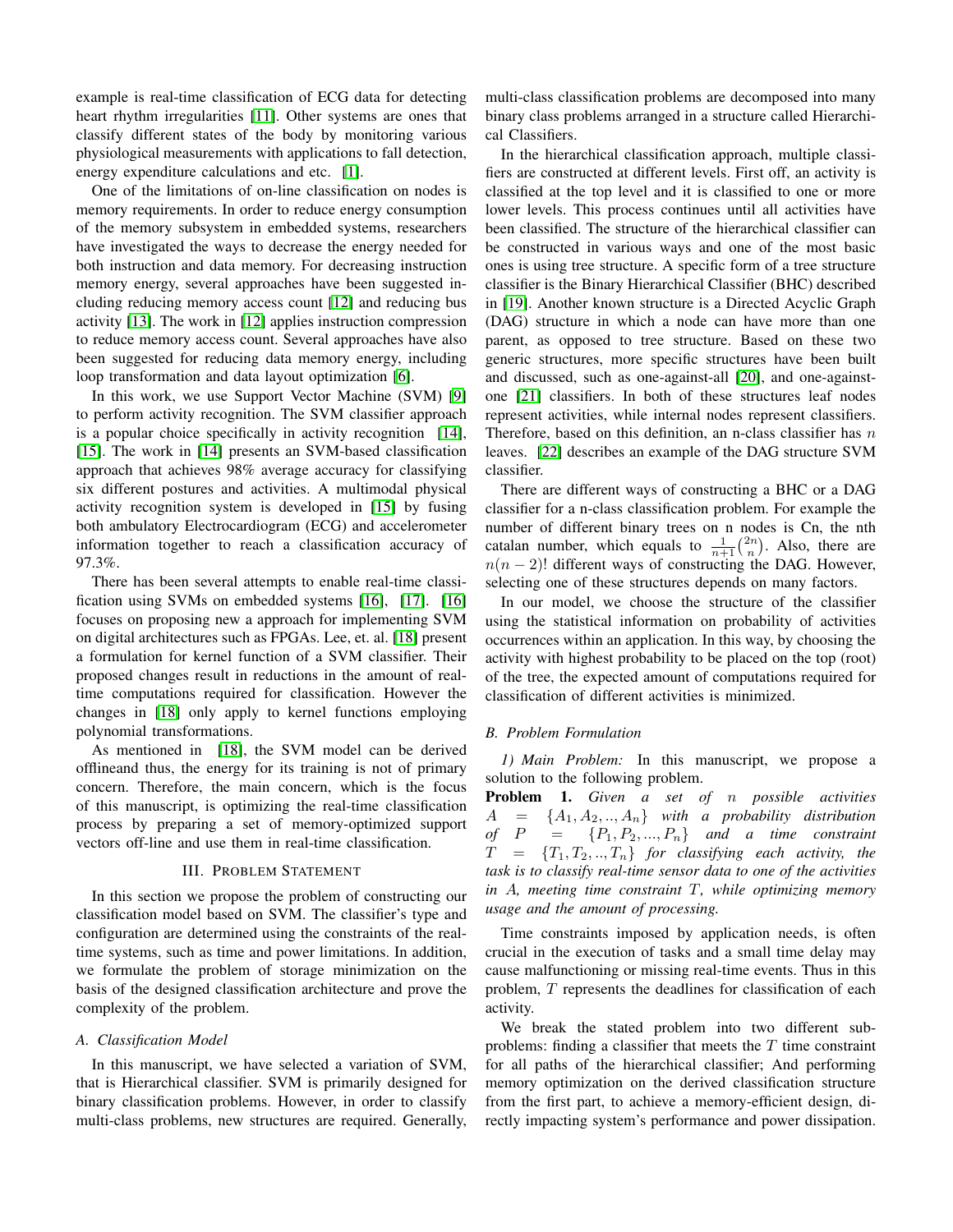The algorithm designed for acquiring a unique BHC configuration for the first sub-problem, is proposed in Section [IV-A.](#page-3-0) This configuration will be the input to the second sub-problem. Then, we propose our designed algorithm for memory optimization in Section [IV-B.](#page-3-1)

In the rest of this section, we elaborate on the formulation of the second sub-problem.

*2) Memory Optimization Problem:* Consider a simple SVM classifier, used for classification of events of interest. Based on Equation [1](#page-2-0) [\[9\]](#page-5-8) a set of support vectors extracted through the training phase need to be stored in the memory of the sensor node.

$$
f(x) = \sum \alpha_i y_i x_i^T x + b \tag{1}
$$

<span id="page-2-0"></span>These support vectors are then used to perform classification in real-time on the sensor node. Therefore, the key to minimize memory requirements for implementation of a hierarchical classifier is reducing the number of support vectors needed to be stored at each level. Solely reducing the number of support vectors, will result in decrease of classification accuracy at each level and then in the overall hierarchical classifier. However, substitution of support vectors with vectors within certain distances from them, might be beneficial while maintaining a lower-bound on the accuracy of the hierarchical classifier.

The whole idea is that by substitution of vectors, we can derive a set of support vectors for each layer in the hierarchical classifier in such a way that some support vectors are shared within different layers. In other words, we suggest replacing support vectors with vectors near them in such a way the number of overlapping support vectors between layers of the hierarchical classifier are maximized. With this approach, we can minimize the amount of storage required for storing support vectors while at the same time maintaining a certain accuracy level.

Our memory optimization technique runs on a set of  $n$ Input Support Vectors  $(ISV_i)$  extracted from an initial run of a hierarchical classifier and results in  $n$  Final Support Vectors  $(FSV_i)$ .

Definition 1.*(SECONDARY SUPPORT VECTOR): Vector* v<sup>i</sup> *is considered as a Secondary Support Vector (*SSV *) of* SV<sup>i</sup> *if:*

$$
d(v_i, SV_i) \le \varepsilon \tag{2}
$$

*Where* d(a, b) *represents the Euclidean distance of a and b.*

Definition 2.*(OVERLAPPING SUPPORT VECTOR): Vector* vi *is considered as an Overlapping Support Vector (OSV) if*  $v_i$  is a Secondary Support Vector of  $SV_l$  and  $SV_t$  where  $l \neq t$ and  $v_i$  is chosen as a final support vector.

At the intuitive level, Maximal Overlap Classification problem may be defined as the selection of final support vectors in such a way that total number of overlapping vectors is maximized. We can formulate a simplified version of the Maximal Overlapping Classification (MOC) problem in the following way:

Problem 2. *MAXIMAL OVERLAPPING CLASSIFICATION (MOC): Given a finite set*  $ISV = ISV_1, ISV_2, ... ISV_n$  of *initial support vectors from running an initial SVM hierarchical classifier of* c *classifiers, a finite set of* SSV = SSV1, SSV2, ...SSVm*, consisting of all Secondary Support Vectors, the task is to select a set of* n *FSVs in such a way that the number of Overlapping Support Vectors are maximized while achieving a minimum bound of* CA *percent on the classifier accuracy.*

In order to clarify Problem 2, assume  $a_{ij}$  is a given binary that determines if vector  $i$  is a secondary support vector of  $ISV_i$ .

$$
a_{ij} = \begin{cases} 1 & \text{if vector i is a SSV for } ISV_j \\ 0 & o.w. \end{cases}
$$
 (3)

and  $x_i$  is a binary variable that indicates whether or not secondary support vector  $i$  is selected as a final support vector.

$$
x_i = \begin{cases} 1 & \text{if } SSV_i \text{ is selected as a FSV} \\ 0 & o.w. \end{cases}
$$
 (4)

Below is the corresponding Integer Linear Programming (ILP) formulation of the MOC problem (Problem 2).

Objective:

Minimize 
$$
\sum_{i=1}^{m+n} x_i
$$
 (5)

Subject to:

Minimize 
$$
\sum_{i=1}^{m+n} a_{ij} x_i \ge 1 \quad \text{for all } j: 1 \le j \le n \quad (6)
$$

$$
x_i \in \{0, 1\} \qquad 1 \le i \le m + n \tag{7}
$$

## *C. Problem Complexity*

In this section, we provide problem complexity analysis for the Maximal Overlapping Classification (MOC) problem. In order to prove that the MOC problem is NP-complete, we transform an instance of Hitting Set problem, into MOC. Hitting Set problem is the dual of Set Cover and is NPcomplete. An instance of the classic Set Cover problem can be viewed as a bipartite graph, where sets and elements of the universe represent left and right vertices respectively and edges show the inclusion of elements in sets. In the Hitting Set problem, the objective is to cover the left vertices (sets) using a minimum subset of the right vertices (elements). By considering each classifier in the hierarchical classifier tree as a set and each vector  $v_i$  in V as an element, the MOC problem becomes the problem of covering each classifier using a minimum subset of vectors, which is solved by Set Cover or Hitting Set. Therefore, it can be concluded that MOC problem is NP-complete.

## IV. MEMORY-EFFICIENT BHC

In this section, we provide our proposed solution for Problem 1 in two parts. In the first part in Section [IV-A,](#page-3-0) we describe how we perform classifier structure extraction for a set of activities with the given probability distribution meeting time constraint  $T$ . The result of this section is a Binary Hierarchical Classifier with a unique structure. Then, in Section [IV-B,](#page-3-1) we perform memory optimization based on the classification structure extracted in Section [IV-A.](#page-3-0)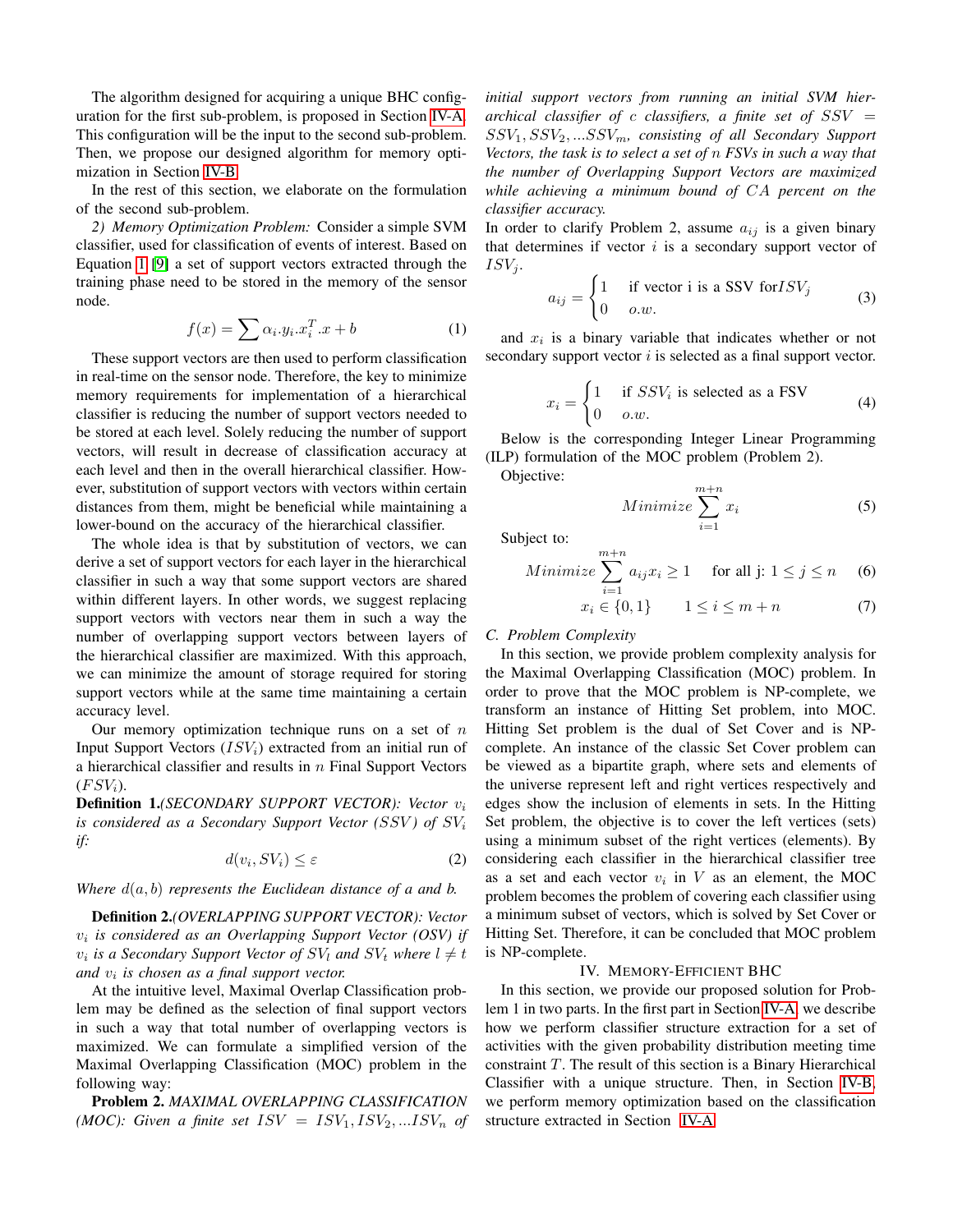## <span id="page-3-0"></span>*A. Classifier Structure Extraction*

There are many different possible structures for a binary tree of  $n$  nodes. However, the choice of tree structure is crucial in meeting the constraints of the system. Instead of using one of the generic classifier structures such as one-against-all, we show how the BHC tree structure can be chosen in order to minimize the expected number of instructions executed in run-time, while at the same time meeting system timing constraints.

$$
E(I) = \sum_{i=1}^{n} p_i l_i
$$
 (8)

<span id="page-3-3"></span>Algorithm [1](#page-3-2) which is based on Huffman coding [\[23\]](#page-5-22) finds the optimal tree structure for the BHC such that the expected number of instructions  $(I)$  for a given activity determined in run-time is minimized (Equation [8\)](#page-3-3).

<span id="page-3-2"></span>Algorithm 1 Classification Tree Decomposition

- 1: **Input:** Activities  $A = \{A_1, A_2, ..., A_n\}$
- 2: Input: Corresponding probability distribution of  $P =$  $\{P_1, P_2, ..., P_n\}$
- 3: **Input:** Time constraint of  $T = \{T_1, T_2, ..., T_n\}$
- 4: Output: A unique Tree structure
- 5: Construct a forest  $N = \{N_1, N_2, ..., N_n\}$  of n binary trees of only one node with empty left and right children. The value of each node is its corresponding Pi.
- 6: Select two trees Ni and Nj with minimum probability values from P to construct a new binary tree  $N_y$  with  $N_i$  and  $N_j$  as its children. The probability of the root is the sum of  $P_i$  and  $P_j$ .
- 7:  $N \leftarrow N \{Ni, Nj\}$
- 8:  $N \leftarrow N U \{ N y \}$
- 9: Repeat steps 6-8 until  $|N| = 1$  which contains the resulting tree.

Here  $l_i$  represents distance from root ( $l_i = 0$  for root). We assume that the number of executed instructions is proportional to the number of classifiers. Therefore, the number of instructions executed for an activity at  $l_i = 2$  is proportional to 2 since it has to pass through two classifiers (one at the root and one at  $l_i = 1$ ).

Algorithm [1](#page-3-2) finds an optimal tree structure for BHC, but does not necessarily satisfy timing constraints. Based on the above stated assumption that the number of instructions is proportional to the number of classifiers, time of execution is also proportional to the number of classifiers and in turn to the depth of the tree. Therefore, to meet system timing constraints, the depth of the BHC should not exceed a  $T_{min}$ , where  $T_{min}$  is the earliest time constraint in  $T$  and  $a$  is a constant parameter.

One of the known algorithms for producing Huffman codes with a constraint on code length is the Package-Merge al-gorithm described in [\[24\]](#page-5-23), which is an  $O(nL)$  algorithm where  $L$  is maximum code length. We modify the packagemerge algorithm in order to meet system timing constraints for classification. This algorithm consists of two parts of package

and merge. In the package step an item at level  $i$  is constructed by merging two items at level i−1. We use Algorithm [1](#page-3-2) for the packaging step and keep the merge step unchanged. Details of the package-merge algorithm are in [\[24\]](#page-5-23). The time complexity of the classification tree decomposition considering constraints on the depth of the classifier is  $O(n \log n L)$ .

#### <span id="page-3-1"></span>*B. Memory Minimization*

Algorithm [2](#page-3-4) represents our proposed algorithm for memory minimization.

# <span id="page-3-4"></span>Algorithm 2 Greedy Memory Optimization

- 1: Input: A unique BHC from Algorithm [1,](#page-3-2) A set of n initial support Vectors ( $ISVs$ ),  $\epsilon$ : maximum distance from ISV.
- 2: **Output:** A set of n Final Support Vectors  $(FSVs)$ .
- 3: Construct the set  $SSV = SSV_1, SSV_2, ... SSV_m$ , of all secondary support vectors.
- 4:  $V \leftarrow$  Set of all vectors  $v_i$  where  $vi \in ISV$  or  $vi \in SSV$ . (n+m elements).
- 5: Sort set V in order of frequency of overlapping initial Support vectors (ISVs).
- 6:  $FSV \leftarrow$ .
- 7: Select a vector  $vi \in V$  that maximizes  $|vi \cap ISV|$
- 8:  $ISV \leftarrow ISV$  corresponding ISV elements covered by  $v_i$ .
- 9:  $FSV \leftarrow FSV \cup vi$ .
- 10: Repeat steps 7-9 until ISV is empty.

The outcome of Algorithm [2](#page-3-4) is a set of  $n$  Final Support Vectors  $(FSV)$ . This set is initially empty (line 6) and is constructed by selecting  $v_i$  vectors from Set V which is initially composed of a sorted list of all Initial Support Vectors and Secondary Support Vectors (lines 4-5). At every step, a vector  $v_i$  is selected from V in such a way that as many possible uncovered ISVs are covered (the number of overlaps are maximized). In other words the vector which covers/overlaps with most of  $ISVs$  is chosen as a  $FSV$ . The corresponding  $ISVs$  which are covered by  $v_i$  are eliminated from  $ISV$  (lines (7-9). The selection procedure continues until  $n$  Final Support Vectors are chosen (line 10).

# V. EXPERIMENTAL RESULTS

# *A. Experimental Set-up*

In order to demonstrate the efficiency of our proposed methods, we performed an experiment. A set of 14 different activities were performed by 3 healthy subjects with the average age of 27 years old. Sensor measurements were collected from 7 sensor nodes placed on different body locations, comprising of a 3-axis accelerometer and 2-axis gyroscope with sampling rate of 50Hz. Sensor locations are waist, right wrist, left wrist, right arm, left thigh, right ankle and left ankle; selected based on having diversity in samples, keeping most informative ones and ignoring the highly correlated samples gained from some symmetric body parts. The 14 activities performed by subjects are: stand to  $sit(A1)$ , sit to stand $(A2)$ , sit to lie(A3), lie to sit(A4), jump(A5), turn clockwise(A6), grasp object from ground(A7), rise to bend(A8), step forward(A9),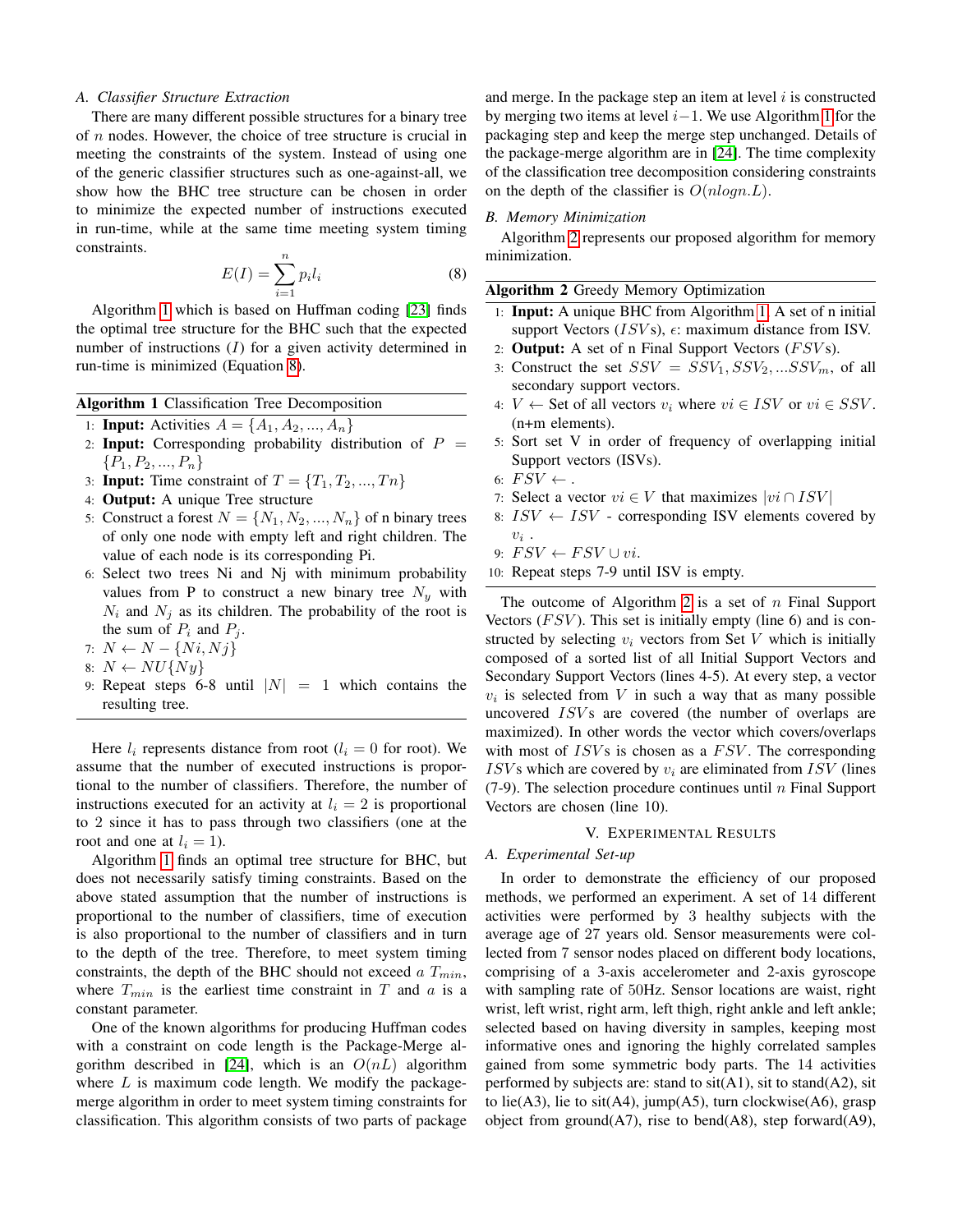step backward(A10), look back(A11), Kneel(A12), rise from kneeling( $A13$ ), and return from looking back( $A14$ ). Then, we developed a Binary Hierarchical Classifier, optimized for both memory and expected value of instructions, while satisfying classification time constraints.

## *B. Results*

We first focus on efficiency of our memory optimization technique. Figure [1](#page-4-0) shows the results for using Algorithm [2](#page-3-4) on the dataset of 14 activities, while the memory optimization is performed on a derived tree structure from Algorithm [1.](#page-3-2) This figure shows the amount of memory savings for different values of  $\varepsilon$ , determining the number of SSVs, with respect to the memory usage of the initial classifier before optimization. It also includes their corresponding classification accuravy values. It can be seen that in the best case, we achieve up to 35% memory savings with a classification accuracy of 60%.

<span id="page-4-0"></span>

Fig. 1 Memory Savings and Classification Accuracy vs. Radius

As Figure [1](#page-4-0) suggests, when we have increase in memory savings, the accuracy of classification decreases. This is due to the fact that with increase in  $\varepsilon$ , the number of secondary support vectors for each initial support vector increases and this in turn increases the chances of finding more overlapping support vectors between different ISVs and results in a decrease in classification accuracy. Therefore, there is a trade-off between memory savings and accuracy and based on application constraints and requirements, different choices of  $\varepsilon$  can be made. For instance, to avoid significant decrease in accuracy for medical applications, we need to limit memory savings.

In the next step we show the effect of tree structure selection, as the output of Algorithm [1,](#page-3-2) in overall savings both in terms of memory optimization and reducing the number of executed instructions. We have explored various tree structures based on probability distributions for a smaller subset of activities consisting of 6 activities of  $A_1$ ,  $A_3$ ,  $A_5$ ,  $A_6$ ,  $A_7$ , A9. We constructed this subset in order to test this part on a different dataset compared to last part; and also to control the the depth of hierarchical tree structures. However, to include more diversity in the experiment, five different randomly generated probability distributions have been assigned to the dataset as input  $P$  of algorithm. Table [I](#page-4-1) shows various information for the classifier structure generated based on given probability distributions such as depth of the tree (which needs to satisfy system timing constraints),  $E(I)$  (Expected number of Instructions executed at run-time and calculated by equation 8), and initial memory overlap (indicating the amount of Overlapping Support Vectors found in the initial Hierarchical classifier without performing memory optimization).

TABLE I Tree Decomposition Results

<span id="page-4-1"></span>

| <b>Probability</b>                 | <b>Depth</b> | E(I) | Overlap |
|------------------------------------|--------------|------|---------|
| <b>Distribution</b>                | of           |      | $(\%)$  |
| $\{A_1, A_3, A_5, A_6, A_7, A_9\}$ | <b>Tree</b>  |      |         |
| $P_1 = \{20, 20, 5, 5, 10, 40\}$   | 5            | 230  | 33.33   |
| $P_2 = \{33, 5, 10, 10, 12, 30\}$  | 3            | 282  | 42.42   |
| $P_3 = \{10, 13, 42, 10, 5, 20\}$  | 4            | 234  | 28      |
| $P_4 = \{10, 10, 15, 15, 25, 25\}$ | 3            | 250  | 30      |
| $P_5 = \{8, 10, 7, 12, 21, 42\}$   |              | 231  | 34.48   |

Figure [2](#page-4-2) presents memory optimization results with respect to initial savings for the 5 different classifiers in Table [I,](#page-4-1) showing the effect of initial tree structure selection on memory savings. As mentioned, the results are for the same 6 activities but with different probability distributions. Also, Figure [3](#page-5-24) presents their corresponding classification accuracy numbers.

<span id="page-4-2"></span>

Fig. 2 Memory Savings vs. Radius for Five Classifiers.

From figures [2](#page-4-2) and [3,](#page-5-24) it is seen that up to 56.6% memory savings can be achieved for classifier 4, when accuracy is 56%. Also, while maintaining a 100% accuracy, as the upper-bound, we can achieve 18.1% memory savings for classifier 1. Note that the subset of 6 activities includes more distinct activities compared to the original set of 14 activities which results in higher accuracy for upper-bound. The achieved results confirm the capability of our proposed methods in saving memory in real-time classification systems. In addition, from these two